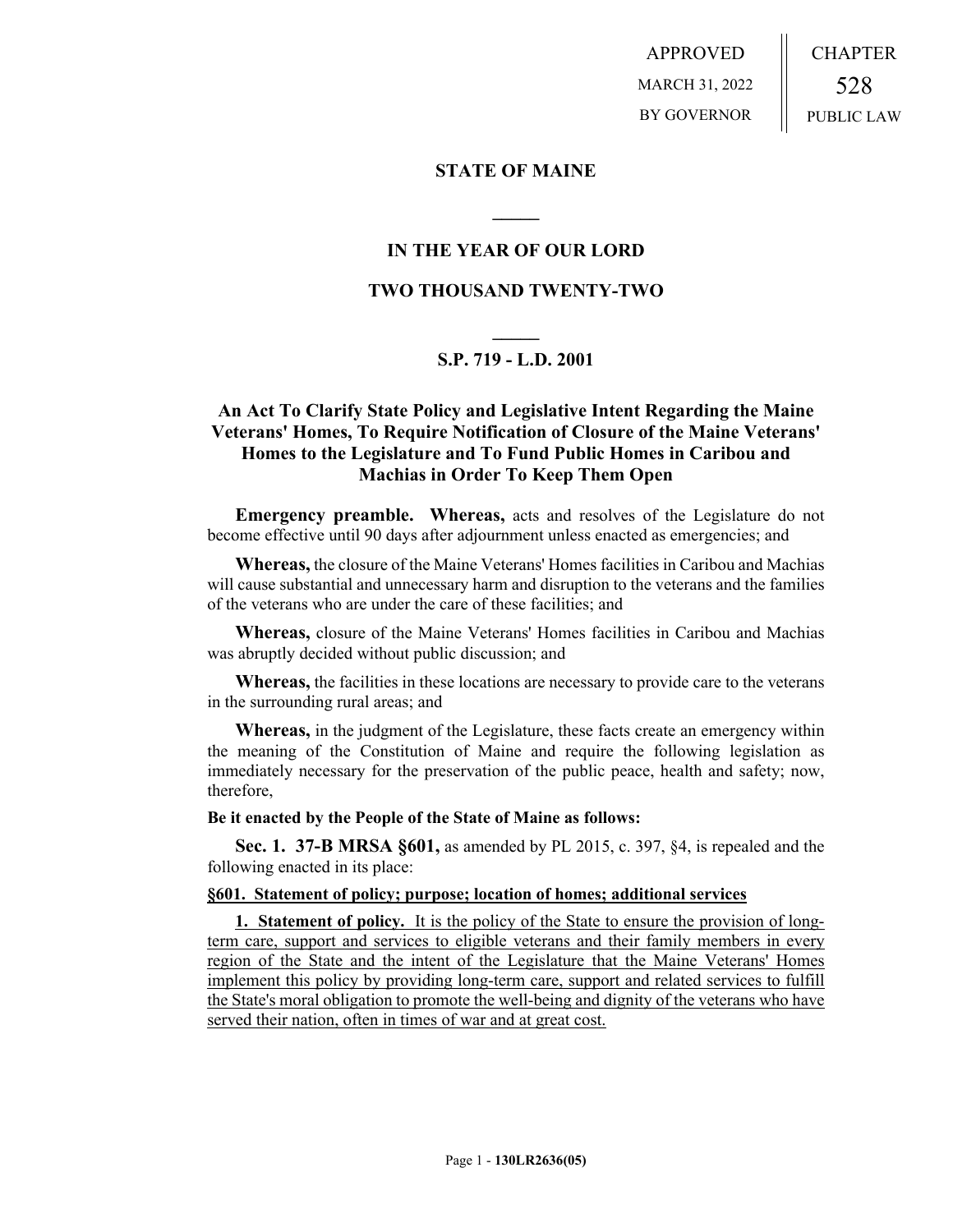**2. Purpose; location of homes.** The primary purpose of the Maine Veterans' Homes is to provide support and care for honorably discharged veterans who served on active duty in the United States Armed Forces or who served in the Reserves of the United States Armed Forces on active duty for other than training purposes and for any other class of veterans who meet applicable state and federal requirements to receive services provided by the Maine Veterans' Homes. The Maine Veterans' Homes provide long-term care, support and related services to eligible veterans and family members of veterans in every region of the State. To carry out the duty of providing long-term care, support and related services to eligible veterans and family members of veterans, the Maine Veterans' Homes must be located in Augusta, Bangor, Caribou, Machias, Scarborough and South Paris. The homes located in the municipalities listed in this subsection must remain in continuous operation and no location may discontinue services unless the Board of Trustees of the Maine Veterans' Homes follows the process established in section 612.

**3. Additional services.** In addition to the provision of long-term care, support and related services, the Maine Veterans' Homes may provide nonnursing facility care and services, including inpatient health care programs and adult day health care programs, to Maine veterans if approved by appropriate state and federal authorities. The Maine Veterans' Homes may construct community-based outpatient clinics for Maine veterans in cooperation with the United States Department of Veterans Affairs and may construct and operate veterans hospice facilities, veterans housing facilities and other facilities authorized by the Board of Trustees of the Maine Veterans' Homes, using available funds, including, but not limited to, funds sought under section 604, subsection 6. Any funds loaned to the Maine Veterans' Homes for operating purposes from the funded depreciation accounts of the Maine Veterans' Homes must be reimbursed from any funds received by the Maine Veterans' Homes and available for that purpose.

**Sec. 2. 37-B MRSA §603, sub-§1,** as enacted by PL 2021, c. 238, §1, is amended to read:

**1. Administration of the homes.** The administration of the homes is vested in the Board of Trustees of the Maine Veterans' Homes, referred to in this chapter as "the board," as authorized by Title 5, section 12004‑G, subsection 34.

**Sec. 3. 37-B MRSA §603, sub-§2,** as enacted by PL 2021, c. 238, §1, is repealed and the following enacted in its place:

**2. Appointment; composition.** The board consists of 13 members, one of whom must be the Director of the Maine Bureau of Veterans' Services, ex officio, who serves without term. The Governor shall appoint the remaining members as follows:

A. Nine members from a list of nominees submitted to the Governor by the board. The list submitted by the board must include individuals recommended to the board by established veterans' service organizations with chapters in the State and organizations and individuals who have demonstrated leadership in their fields; and

B. Three members who are not members of the United States Armed Forces or the National Guard or veterans and who are not on the list of nominees submitted by the board pursuant to paragraph A.

The membership of the board must reflect the diversity of the State, including, but not limited to, diversity in geographic location, cultural and ethnic background, sexual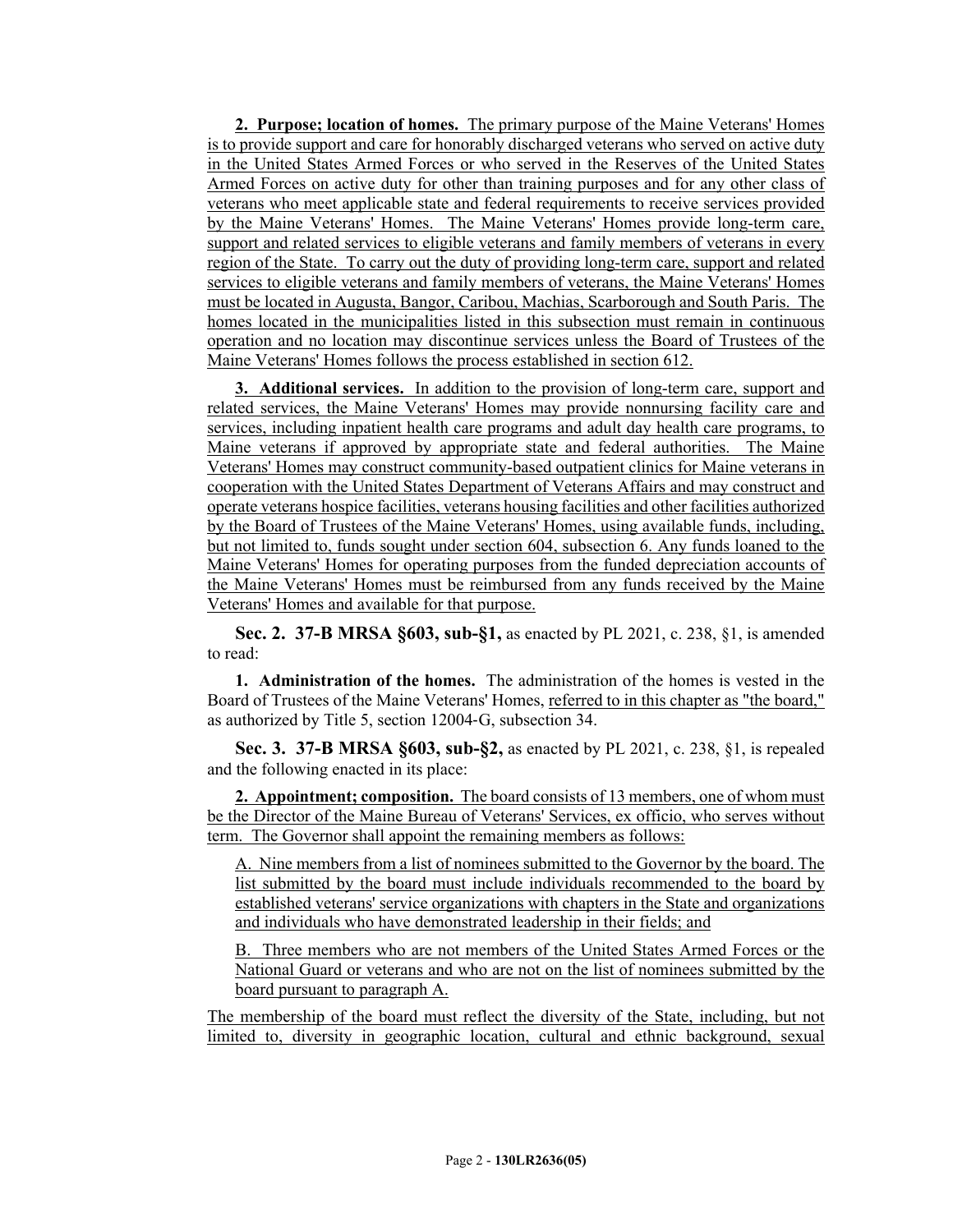orientation, gender identity and professional experience. A majority of board members must be honorably discharged veterans.

**Sec. 4. 37-B MRSA §604, sub-§2,** as amended by PL 2021, c. 238, §2, is further amended to read:

**2. Meetings.** The board shall meet at least 4 times annually. Six Seven members constitute a quorum.

**Sec. 5. 37-B MRSA §604, sub-§6,** as amended by PL 2015, c. 397, §12, is further amended to read:

**6. Other funds.** The board may apply for and receive any grants-in-aid In order to ensure the continuous operation of the homes in the municipalities listed in section 601, the board shall seek funds from private and public sources, including, but not limited to, state and federal appropriations and grants for which the State or the homes may be eligible.

**Sec. 6. 37-B MRSA §604, sub-§7,** as amended by PL 2015, c. 397, §12, is further amended to read:

**7. Rules.** The board shall adopt rules necessary to administer the homes, to establish just charges for the maintenance of members and to oversee the operation of the homes. In adopting rules, the board shall seek comments and information from staff of the homes, members, members' families, members of the public and other relevant sources, but the Maine Administrative Procedure Act provisions regarding rulemaking, Title 5, chapter 375, subchapters 2 and 2-A, do not apply.

**Sec. 7. 37-B MRSA §604, sub-§8,** as enacted by PL 1987, c. 11, §2, is amended to read:

**8. Assistance.** Every The Legislature and every department and agency of the State, when requested, may furnish such assistance, counsel or advice as the board may request or require in the discharge of its duties.

**Sec. 8. 37-B MRSA §611,** as amended by PL 2015, c. 397, §18, is further amended to read:

## **§611. Reports Annual reports**

The By February 15, 2023 and annually thereafter, the board shall submit an annual a report to the Governor and the joint standing committee of the Legislature having jurisdiction over veterans affairs. This report must contain a copy of audited financial statements, statistics on members who resided in the homes during the year, any amendments to the rules regarding the administration of the homes made by the board since its last report on the administration of the homes, a description of any efforts to seek funding as required under section 604, subsection 6, recommendations to the Governor and Legislature and information regarding such other matters as the board deems considers pertinent. The joint standing committee of the Legislature having jurisdiction over veterans affairs may report out legislation based upon the report.

**Sec. 9. 37-B MRSA §612** is enacted to read:

### **§612. Discontinuation of services or closure of home**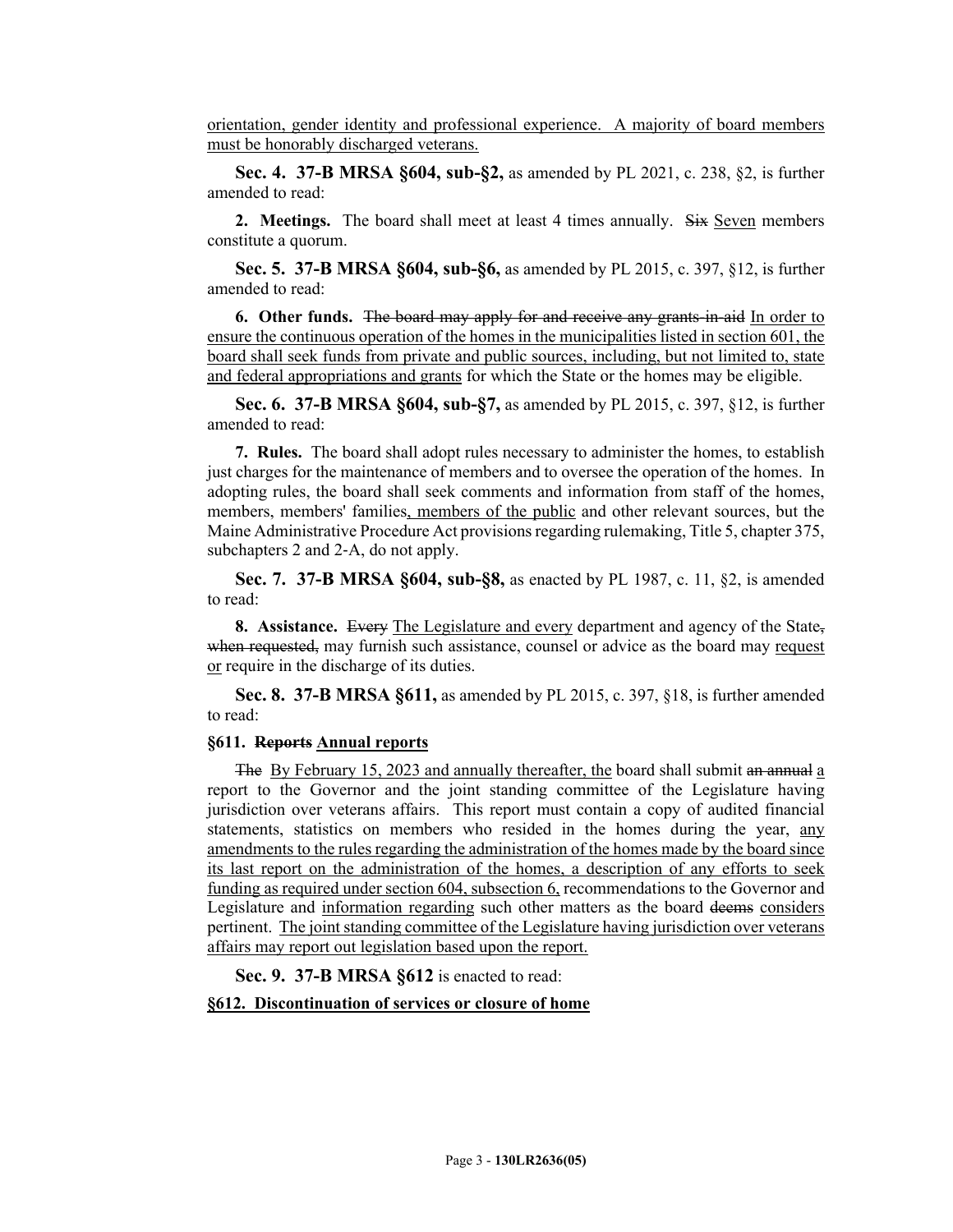If the board authorizes the discontinuation of services at or the closure of a public home for veterans, the board shall notify the President of the Senate, the Speaker of the House of Representatives and the joint standing committee of the Legislature having jurisdiction over veterans affairs within 3 days of the authorization and no less than 45 days before submitting a plan for the discontinuation of services or closure of the home to the Department of Health and Human Services if required by law. Within 10 days of receiving notice under this section, the joint standing committee of the Legislature having jurisdiction over veterans affairs, with as much public notice as possible, shall hold a public hearing at which board members shall present the reasons for the discontinuation of services or the closure and the committee shall accept public comments on the discontinuation of services or the closure. At that public meeting the board shall present:

**1. Financial and demographic data.** The financial and demographic data for the regions served by the home, including, but not limited to, information regarding services necessary to meet the needs of eligible veterans and their families in the region;

**2. Plan for care of veterans and families.** The board's plan for the care of veterans receiving care at the home and the family members of those veterans; and

**3. Plan for use or disposition of home.** The board's plan for the use or disposition of facilities after the home is closed.

The joint standing committee of the Legislature having jurisdiction over veterans affairs may report out legislation to any regular or special session of the Legislature based on the information received at the meeting.

**Sec. 10. Maine Veterans' Homes; Caribou and Machias locations.** Notwithstanding any decision of the Board of Trustees of the Maine Veterans' Homes prior to the effective date this section, the Maine Veterans' Homes located in Caribou and Machias may not be closed until the Board of Trustees of the Maine Veterans' Homes submits a report under the Maine Revised Statutes, Title 37-B, section 611 that includes a proposal to close those homes and the process required under Title 37-B, section 612 has been followed.

**Sec. 11. Maine Veterans' Homes; stakeholder group.** The Board of Trustees of the Maine Veterans' Homes, in collaboration with the Commissioner of Defense, Veterans and Emergency Management and the Commissioner of Health and Human Services, shall convene a group of relevant stakeholders to develop a plan for the long-term viability and continuous operation of the Maine Veterans' Homes locations designated in the Maine Revised Statutes, Title 37-B, section 601. The stakeholder group must include or seek input from veterans and their families, employees of the Maine Veterans' Homes and people in the communities served by the Maine Veterans' Homes. The board shall present a report summarizing the findings and recommendations of the stakeholder group to the joint standing committee of the Legislature having jurisdiction over veterans affairs no later than February 15, 2023.

**Sec. 12. Department of Health and Human Services to amend rules; Maine Veterans' Homes.** The Department of Health and Human Services shall allocate a total supplemental payment of \$1,063,830 in fiscal year 2021-22 as described in this section. The department shall amend its rules in Chapter 101: MaineCare Benefits Manual, Chapter III, Section 67, Principles of Reimbursement for Nursing Facilities, to allocate a